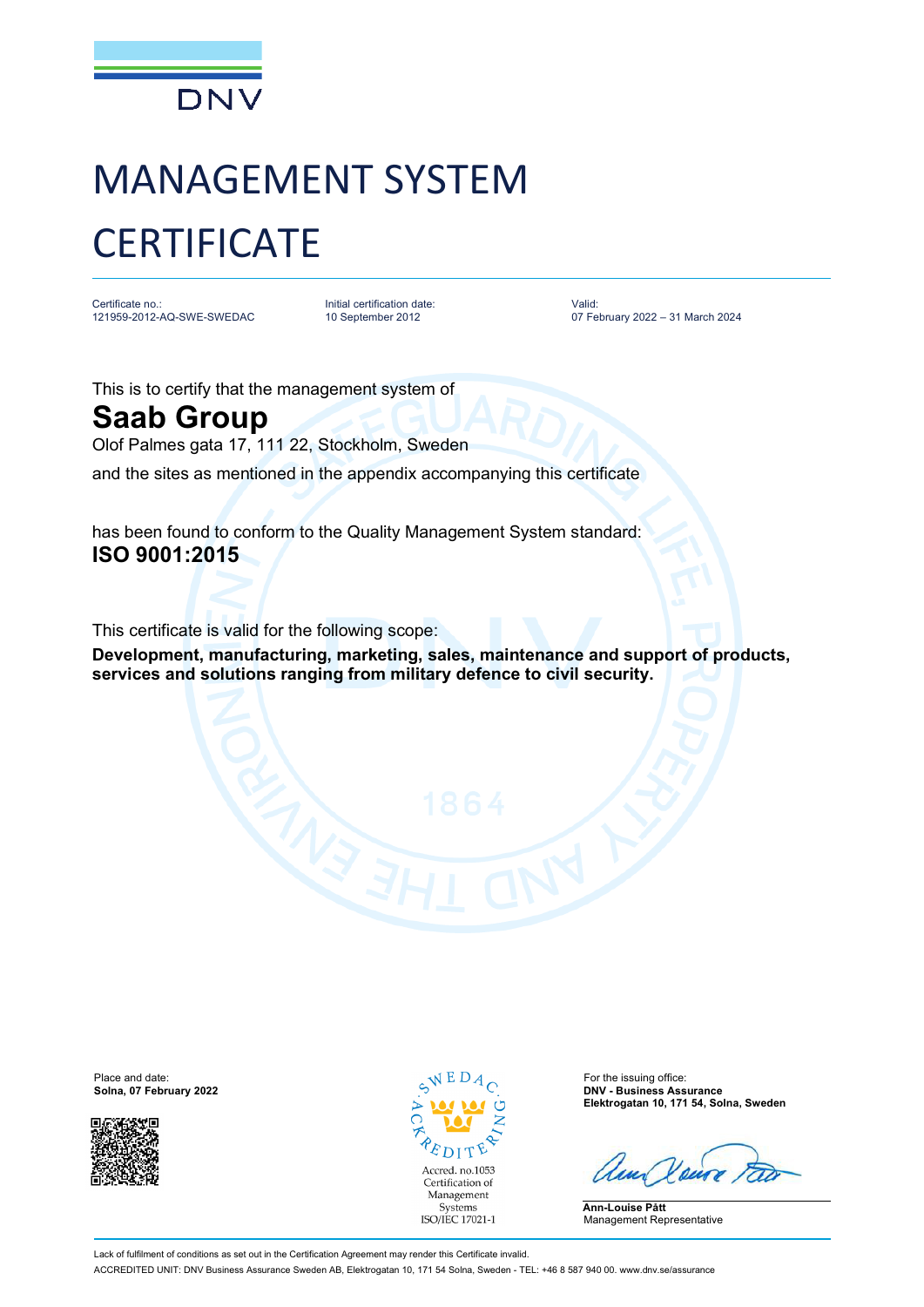

Place and date: Solna, 07 February 2022

## **Appendix to Certificate**

## **Saab Group**

Locations included in the certification are as follows:

| <b>Site Name</b>           | <b>Site Address</b>                                | <b>Site Scope</b>                                                                                                                                                                                                                                                                                                                                                    |
|----------------------------|----------------------------------------------------|----------------------------------------------------------------------------------------------------------------------------------------------------------------------------------------------------------------------------------------------------------------------------------------------------------------------------------------------------------------------|
| Aeronautics within Saab AB | Bröderna Ugglas Gata, 581 88, Linköping,<br>Sweden | Feasibility studies, design, verification,<br>validation, modification and manufacture of<br>complete aircraft systems and related<br>subsystems. Feasibility studies, design,<br>verification and validation of aircraft<br>services and maintenance. Parts<br>manufacture for military and commercial<br>aircraft.                                                 |
| Aeronautics within Saab AB | Bröderna Ugglas Gata, 581 88, Linköping,<br>Sweden | Provision of technical and operational<br>services; support, maintenance and<br>provision of customized system solutions<br>within the aviation technology for military<br>defense, aviation industry, airlines,<br>defense materials industry as well as other<br>selected sectors.                                                                                 |
| Aeronautics within Saab AB | Bröderna Ugglas Gata, 581 88, Linköping,<br>Sweden | Sales, development, manufacture and in-<br>service support of aerostructures.                                                                                                                                                                                                                                                                                        |
| Aeronautics within Saab AB | Drottningvägen 2, 260 70, Ljungbyhed,<br>Sweden    | Provision of technical and operational<br>services; support, maintenance and<br>provision of customized system solutions<br>within the aviation technology for military<br>defense, aviation industry, airlines,<br>defense materials industry as well as other<br>selected sectors.                                                                                 |
| Aeronautics within Saab AB | Kungsörsvägen 60, 732 47, Arboga,<br>Sweden        | Provision of technical and operational<br>services; support, maintenance and<br>provision of customized system solutions<br>within the aviation technology for military<br>defense, aviation industry, airlines,<br>defense materials industry as well as other<br>selected sectors.<br>Sorting and dismantling of waste from IT<br>and Telecommunication equipment. |
| Aeronautics within Saab AB | Kungsörsvägen 60, 732 47, Arboga,<br>Sweden        | Provision of technical and operational<br>services; support, maintenance and<br>provision of customized system solutions<br>within the technologies of aviation,<br>vehicles and electronic equipment for the<br>military defense, aviation industry, airlines,<br>defense materials industry as well as other<br>selected sectors.                                  |
| Aeronautics within Saab AB | Nettovägen 6, 175 41, Järfälla, Sweden             | Marketing, development, design,<br>manufacturing, support and service of<br>electronic and electro-mechanical aircraft<br>systems including flight safety critical<br>products, precision mechanical<br>components and products and services for<br>non-aircraft use.                                                                                                |

Lack of fulfilment of conditions as set out in the Certification Agreement may render this Certificate invalid.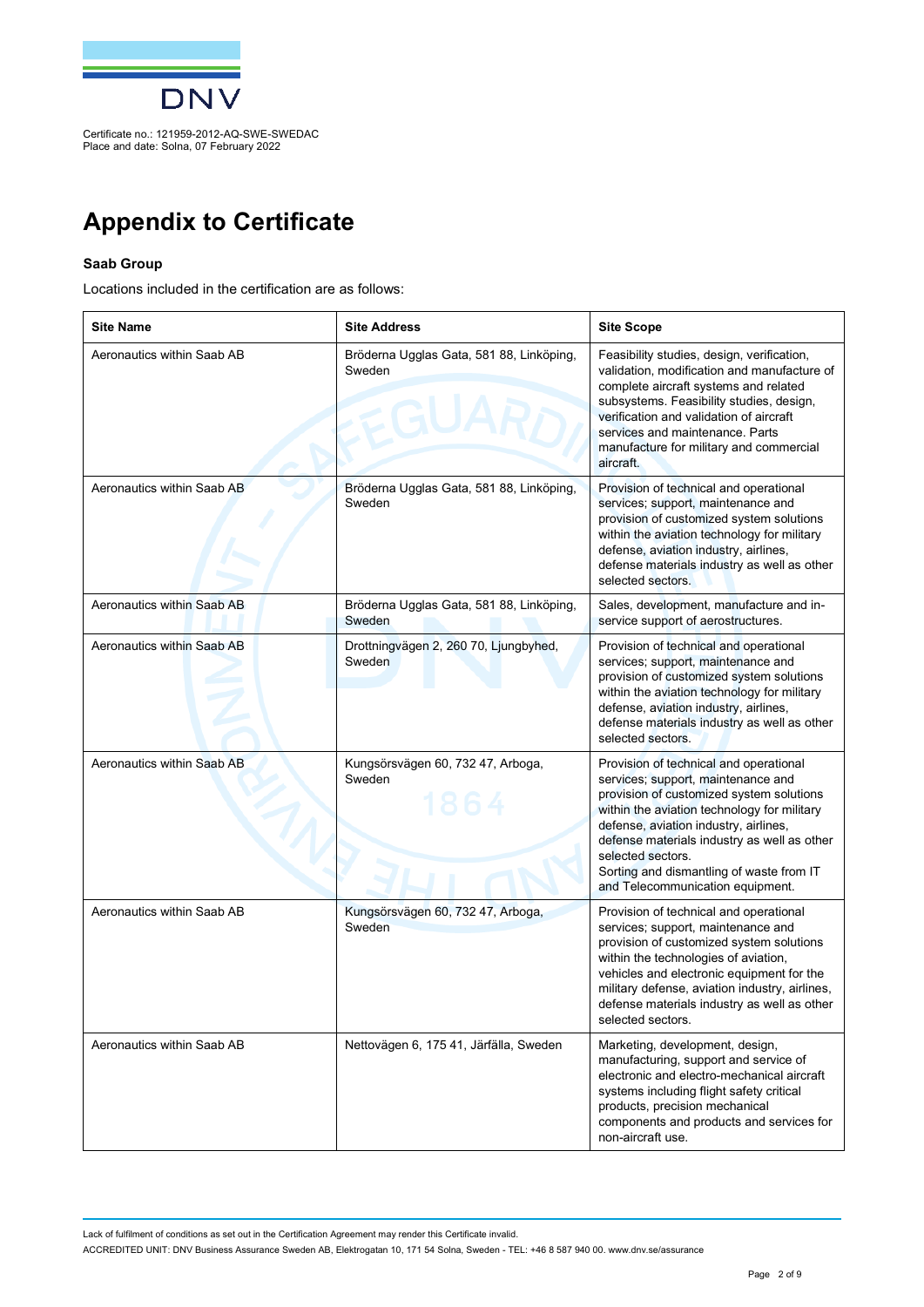

| <b>Site Name</b>                      | <b>Site Address</b>                                                | <b>Site Scope</b>                                                                                                                                                                                                                                                                    |
|---------------------------------------|--------------------------------------------------------------------|--------------------------------------------------------------------------------------------------------------------------------------------------------------------------------------------------------------------------------------------------------------------------------------|
| Aeronautics within Saab AB            | Nettovägen 6, 175 88, Järfälla, Sweden                             | Provision of technical and operational<br>services; support, maintenance and<br>provision of customized system solutions<br>within the aviation technology for military<br>defense, aviation industry, airlines,<br>defense materials industry as well as other<br>selected sectors. |
| Aeronautics within Saab AB            | Nobymalmsvägen 1, 586 63, Linköping<br>Malmslätt, Sweden           | Provision of technical and operational<br>services; support, maintenance and<br>provision of customized system solutions<br>within the aviation technology for military<br>defense, aviation industry, airlines,<br>defense materials industry as well as other<br>selected sectors. |
| Aeronautics within Saab AB            | Skavsta Airport, Rotevägen 14, 611 27,<br>Nyköping, Sweden         | Provision of technical and operational<br>services; support, maintenance and<br>provision of customized system solutions<br>within the aviation technology for military<br>defense, aviation industry, airlines,<br>defense materials industry as well as other<br>selected sectors. |
| Aeronautics within Saab AB            | Storlienvägen 56, 831 52, Östersund,<br>Sweden                     | Provision of technical and operational<br>services; support, maintenance and<br>provision of customized system solutions<br>within the aviation technology for military<br>defense, aviation industry, airlines,<br>defense materials industry as well as other<br>selected sectors. |
| <b>Air Traffic Control Automation</b> | Ljungadalsgatan 2,351 80, Växjö, Sweden                            | Marketing, sales, design, manufacture,<br>support and service of products for<br>aviation optimization management<br>systems, as well as development,<br>maintenance and adaptations of existing<br>solutions for customers.                                                         |
| Air Traffic Control Automation        | Solhusgatan 10, Kallebäcks teknikpark,<br>412 89, Göteborg, Sweden | Marketing, sales, design, manufacture,<br>support and service of products for<br>aviation optimization management<br>systems, as well as development,<br>maintenance and adaptations of existing<br>solutions for customers.                                                         |
| Corporate within Saab AB              | Bröderna Ugglas gata, 581 88, Linköping,<br>Sweden                 | Management and support (including<br>provision of guidelines) in the area of<br>business development, communications,<br>facilities, finance, human resources, IT,<br>legal, marketing and sales, procurement,<br>quality, environment, security and strategy<br>for the Saab Group. |
| Corporate within Saab AB              | Nettovägen 6, 175 88, Järfälla, Sweden                             | Management and support (including<br>provision of guidelines) in the area of<br>business development, communications,<br>facilities, finance, human resources, IT,<br>legal, marketing and sales, procurement,<br>quality, environment, security and strategy<br>for the Saab Group. |

Lack of fulfilment of conditions as set out in the Certification Agreement may render this Certificate invalid.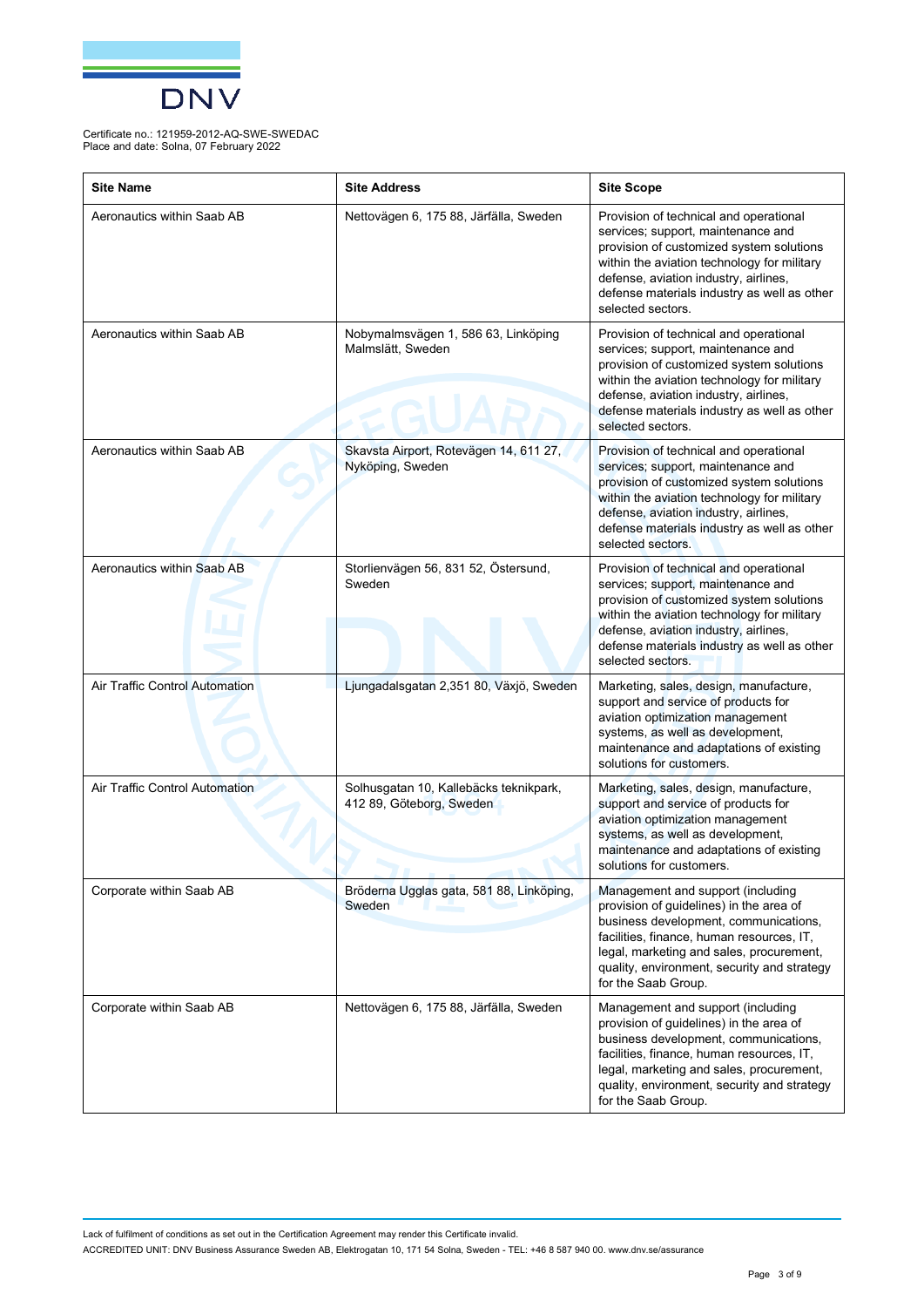

| <b>Site Name</b>                           | <b>Site Address</b>                                                   | <b>Site Scope</b>                                                                                                                                                                                                                                                                                                                      |
|--------------------------------------------|-----------------------------------------------------------------------|----------------------------------------------------------------------------------------------------------------------------------------------------------------------------------------------------------------------------------------------------------------------------------------------------------------------------------------|
| Corporate within Saab AB                   | Olof Palmes gata 17, 111 22, Stockholm,<br>Sweden                     | Management and support (including<br>provision of guidelines) in the area of<br>business development, communications,<br>facilities, finance, human resources, IT,<br>legal, marketing and sales, procurement,<br>quality, environment, security and strategy<br>for the Saab Group.                                                   |
| Corporate within Saab AB                   | Solhusgatan 10, Kallebäcks Teknikpark,<br>412 89, Göteborg, Sweden    | Management and support (including<br>provision of guidelines) in the area of<br>business development, communications,<br>facilities, finance, human resources, IT,<br>legal, marketing and sales, procurement,<br>quality, environment, security and strategy<br>for the Saab Group.                                                   |
| FFV Ordnance AB                            | Brukstorget 4, 691 80, Karlskoga, Sweden                              | Marketing, development, design,<br>production, support and service for guided<br>weapon systems and anti-armour systems.                                                                                                                                                                                                               |
| <b>Public Safety and Security</b>          | Ljungadalsgatan 2, 351 80, Växjö, Sweden                              | Marketing, sales, design, manufacture,<br>support and service of products for<br>aviation optimization management<br>systems, as well as development,<br>maintenance and adaptation of existing<br>solutions for customers.                                                                                                            |
| <b>Public Safety and Security</b>          | Solhusgatan 10, Kallebäcks Teknikpark,<br>412 76, Göteborg, Sweden    | Marketing, sales, design, manufacture,<br>support and service of products for<br>aviation optimization management<br>systems, as well as development,<br>maintenance and adaptation of existing<br>solutions for customers.                                                                                                            |
| Saab Australia Pty Ltd                     | 21 Third Avenue, Technology Park,<br>Mawson Lakes, SA 5095, Australia | Project management and system<br>engineering, including design,<br>development, integration, production,<br>deployment and in-service support of<br>software and systems for military and civil<br>use, as well as provision of related<br>engineering and project management<br>products and services within Saab Group<br>portfolio. |
| Saab Barracuda AB                          | Hammarsvägen 1, 594 32, Gamleby,<br>Sweden                            | Marketing, development, design,<br>production, support and service for<br>survivability by using camouflage and<br>deception technologies.                                                                                                                                                                                             |
| Saab Danmark A/S                           | Coriolisvej 1, 6400 Sønderborg, Denmark                               | Sales, development, production,<br>installation and servicing of information<br>and communication solutions.                                                                                                                                                                                                                           |
| Saab Danmark A/S                           | Porten 6, 6400 Sønderborg, Denmark                                    | Sales, development, production,<br>installation and servicing of information<br>and communication solutions.                                                                                                                                                                                                                           |
| Saab Digital Air Traffic Solutions (SDATS) | Solhusgatan 10, Kallebäcks Teknikpark,<br>412 89, Göteborg, Sweden    | Marketing, sales, development and<br>operation of products and services for<br>digital air traffic control.                                                                                                                                                                                                                            |
| Saab Dynamics AB                           | Agneshögsgatan 273, 581 88, Motala,<br>Sweden                         | Marketing, development, design,<br>production, support and service for guided<br>weapon systems, anti-armour systems,<br>small arms and underwater systems.                                                                                                                                                                            |

Lack of fulfilment of conditions as set out in the Certification Agreement may render this Certificate invalid.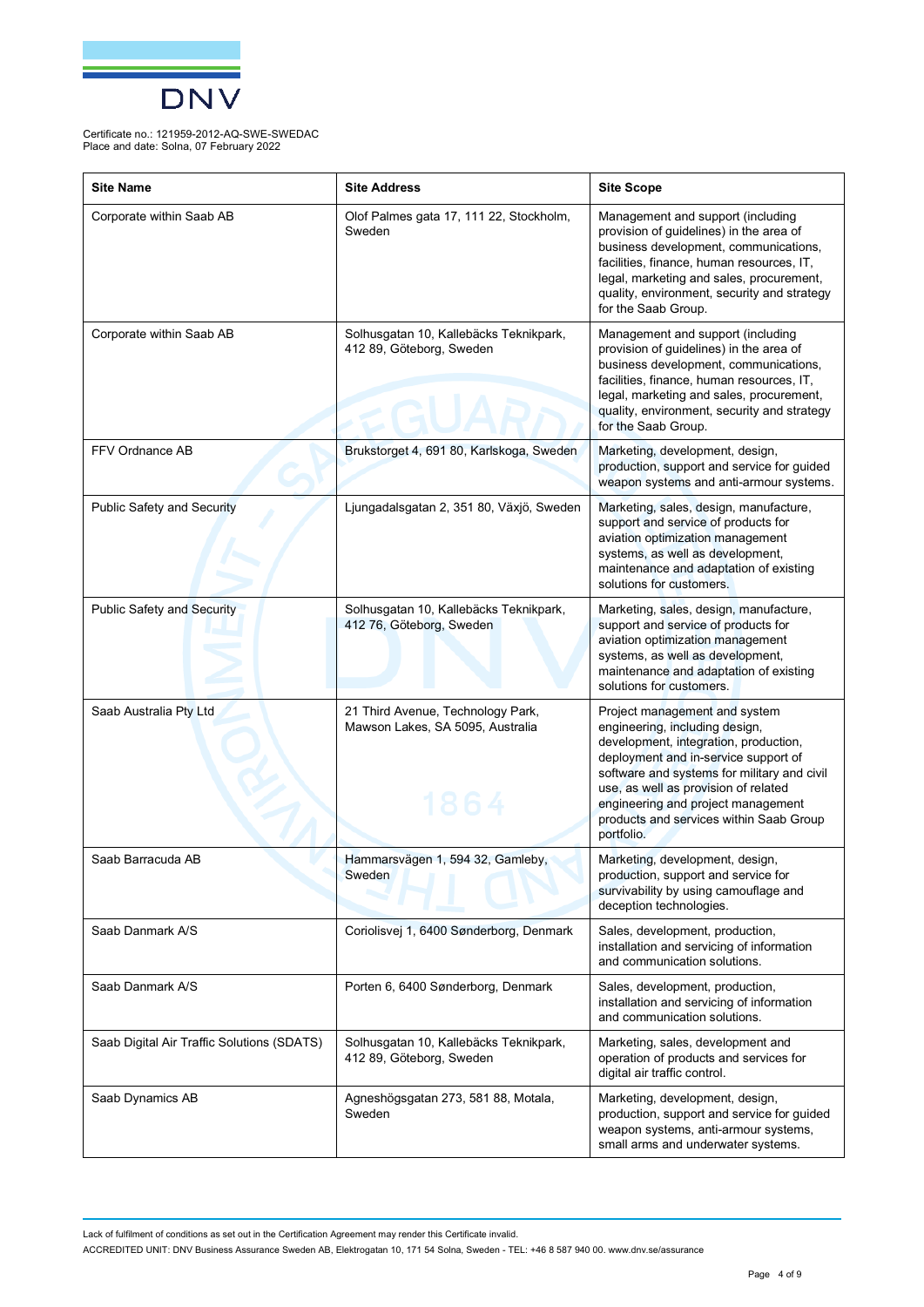

| <b>Site Name</b>                               | <b>Site Address</b>                                                                                  | <b>Site Scope</b>                                                                                                                                                                                                                                                                                                                                                                                                                                                                                                                                                         |
|------------------------------------------------|------------------------------------------------------------------------------------------------------|---------------------------------------------------------------------------------------------------------------------------------------------------------------------------------------------------------------------------------------------------------------------------------------------------------------------------------------------------------------------------------------------------------------------------------------------------------------------------------------------------------------------------------------------------------------------------|
| Saab Dynamics AB                               | Boforsvägen 1, 691 80, Karlskoga,<br>Sweden                                                          | Marketing, development, design,<br>production, support and service for guided<br>weapon systems, anti-armour systems,<br>small arms and underwater systems.                                                                                                                                                                                                                                                                                                                                                                                                               |
| Saab Dynamics AB                               | Gelbgjutaregatan 2, 581 88, Linköping,<br>Sweden                                                     | Marketing, development, design,<br>production, support and service for guided<br>weapon systems, anti-armour systems,<br>small arms and underwater systems.                                                                                                                                                                                                                                                                                                                                                                                                               |
| Saab Dynamics AB                               | Nobymalmsvägen 1, 586 63, Linköping,<br>Sweden                                                       | Marketing, development, design,<br>production, support and service for<br>advanced products of composite materials.                                                                                                                                                                                                                                                                                                                                                                                                                                                       |
| Saab Dynamics within Saab AB                   | Boforsvägen 1, 691 80, Karlskoga,<br>Sweden                                                          | Marketing, development, design,<br>production, support and service for guided<br>weapon systems, anti-armour systems,<br>small arms, underwater systems, training<br>solutions and survivability solutions by<br>using camouflage and deception<br>technologies.                                                                                                                                                                                                                                                                                                          |
| Saab Dynamics within Saab AB                   | Ljungadalsgatan 2, 351 80, Växjö, Sweden                                                             | Provision of technical and operational<br>services; support, maintenance and<br>provision of customized system solutions<br>within the technologies of vehicles and<br>electronic equipment for the military<br>defense, defense materials industry as<br>well as other selected sectors.                                                                                                                                                                                                                                                                                 |
| Saab Dynamics within Saab AB                   | Storlienvägen 56, 831 52, Östersund,<br>Sweden                                                       | Provision of technical and operational<br>services; support, maintenance and<br>provision of customized system solutions<br>within the technologies of vehicles and<br>electronic equipment for the military<br>defense, defense materials industry as<br>well as other selected sectors.                                                                                                                                                                                                                                                                                 |
| Saab Finland Oy                                | Häkiläpolku 3A, 33100 Tampere, Finland                                                               | Design and development of assigned<br>engineering work tasks, on SAAB<br>Surveillance products.                                                                                                                                                                                                                                                                                                                                                                                                                                                                           |
| Saab Grintek Defence (Pty) Ltd South<br>Africa | 118/119 Capricorn Drive, Capricorn Park,<br>Muizenberg, Muizenberg, Cape Town,<br>South Africa, 7948 | Marketing, development, design,<br>manufacture, test and evaluation,<br>integrated support and service of<br>electronic and electro-mechanical defense<br>systems (including flight safety critical<br>software and products and services for<br>non-military use); command and control,<br>computers, communication and<br>intelligence, surveillance and<br>reconnaissance (C4ISR) solutions,<br>systems, subsystems, equipment and<br>software. Test solutions, training systems<br>and technical documentation for aviation,<br>maritime and land-based applications. |

Lack of fulfilment of conditions as set out in the Certification Agreement may render this Certificate invalid. ACCREDITED UNIT: DNV Business Assurance Sweden AB, Elektrogatan 10, 171 54 Solna, Sweden - TEL: +46 8 587 940 00. [www.dnv.se/assurance](http://www.dnv.se/assurance)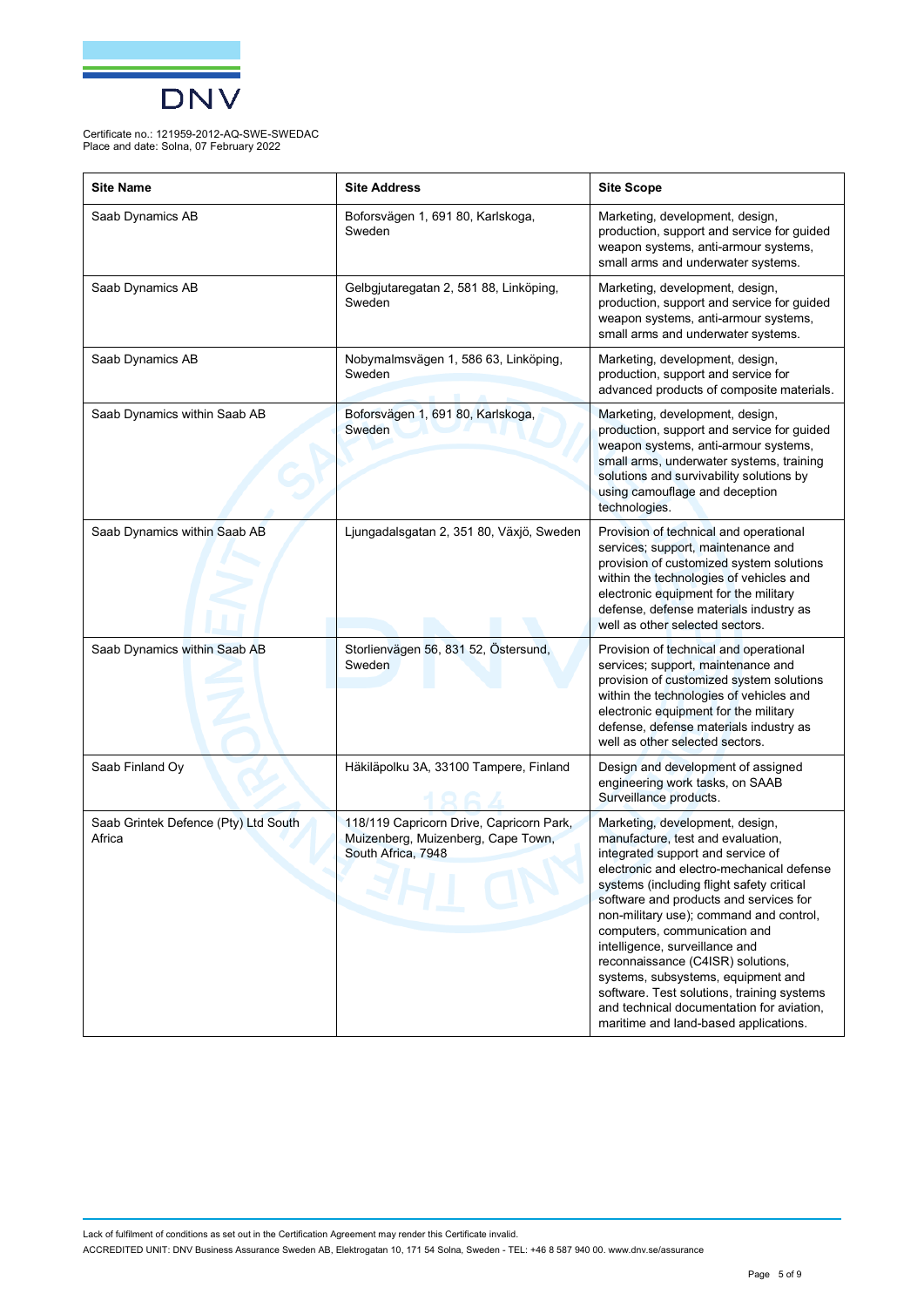

| <b>Site Name</b>                               | <b>Site Address</b>                                                                       | <b>Site Scope</b>                                                                                                                                                                                                                                                                                                                                                                                                                                                                                                                                                         |
|------------------------------------------------|-------------------------------------------------------------------------------------------|---------------------------------------------------------------------------------------------------------------------------------------------------------------------------------------------------------------------------------------------------------------------------------------------------------------------------------------------------------------------------------------------------------------------------------------------------------------------------------------------------------------------------------------------------------------------------|
| Saab Grintek Defence (Pty) Ltd South<br>Africa | 185 & 196 Witch-Hazel Avenue, Highveld<br>Technopark, Centurion, South Africa, 0046       | Marketing, development, design,<br>manufacture, test and evaluation,<br>integrated support and service of<br>electronic and electro-mechanical defense<br>systems (including flight safety critical<br>software and products and services for<br>non-military use); command and control,<br>computers, communication and<br>intelligence, surveillance and<br>reconnaissance (C4ISR) solutions,<br>systems, subsystems, equipment and<br>software. Test solutions, training systems<br>and technical documentation for aviation,<br>maritime and land-based applications. |
| Saab Group                                     | Olof Palmes gata 17, 111 22, Stockholm,<br>Sweden                                         | Development, manufacturing, marketing,<br>sales, maintenance and support of<br>products, services and solutions ranging<br>from military defense to civil security.                                                                                                                                                                                                                                                                                                                                                                                                       |
| Saab Inc.                                      | 85 Collamer Crossing Pkwy, East<br>Syracuse, NY, 13057, USA                               | Marketing, sales, design, manufacture,<br>support and service of products for<br>aviation optimization management<br>systems, as well as development,<br>maintenance and adaptation of existing<br>solutions for customers.                                                                                                                                                                                                                                                                                                                                               |
| Saab Kockums AB                                | Bronsyxegatan 9, 213 75, Malmö, Sweden                                                    | Test Center of development, design,<br>production and maintenance of naval<br>ships, including submarines and<br>submarine systems.                                                                                                                                                                                                                                                                                                                                                                                                                                       |
| Saab Kockums AB                                | Garnisongatan 23, 254 66, Helsingborg,<br>Sweden                                          | Management and support of development<br>and design of naval ships, including<br>submarines and submarine systems.                                                                                                                                                                                                                                                                                                                                                                                                                                                        |
| Saab Kockums AB                                | Isbergs Gata 2, 211 19, Malmö, Sweden                                                     | Management and support of development,<br>design, production and maintenance of<br>naval ships, including submarines,<br>submarine systems, stirling Engines and<br>large Composite Components                                                                                                                                                                                                                                                                                                                                                                            |
| Saab Kockums AB                                | Muskö Örlogshamn, 148 95, Muskö,<br>Sweden                                                | Maintenance of naval ships, including<br>submarines and submarine systems                                                                                                                                                                                                                                                                                                                                                                                                                                                                                                 |
| Saab Kockums AB                                | Skeppbyggaregatan 3-5, 211 11, Malmö,<br>Sweden                                           | Management and support of development,<br>design, production and maintenance of<br>Stirling Engines.                                                                                                                                                                                                                                                                                                                                                                                                                                                                      |
| Saab Kockums AB                                | Styrmansgatan 1, 371 30, Karlskrona,<br>Sweden                                            | Support of development, design,<br>production and maintenance of naval<br>ships, including submarines and<br>submarine systems.                                                                                                                                                                                                                                                                                                                                                                                                                                           |
| Saab Ltd Abu Dhabi                             | Tawazun Industrial Park, Al Ajban, P.O.<br>Box 136565, Abu Dhabi, United Arab<br>Emirates | Sales, development, manufacturing,<br>training and support of products and<br>services, for Sensor solutions,<br>Communication and intelligence solutions,<br>Vehicle electronics solutions.                                                                                                                                                                                                                                                                                                                                                                              |
| Saab Nederland B.V.                            | Laan van Malkenschoten 40 D, 7333<br>Apeldoorn, Netherlands                               | Development, manufacture, marketing,<br>sales, maintenance and support of<br>products, services and solutions ranging<br>from military defense to civil security.                                                                                                                                                                                                                                                                                                                                                                                                         |

Lack of fulfilment of conditions as set out in the Certification Agreement may render this Certificate invalid.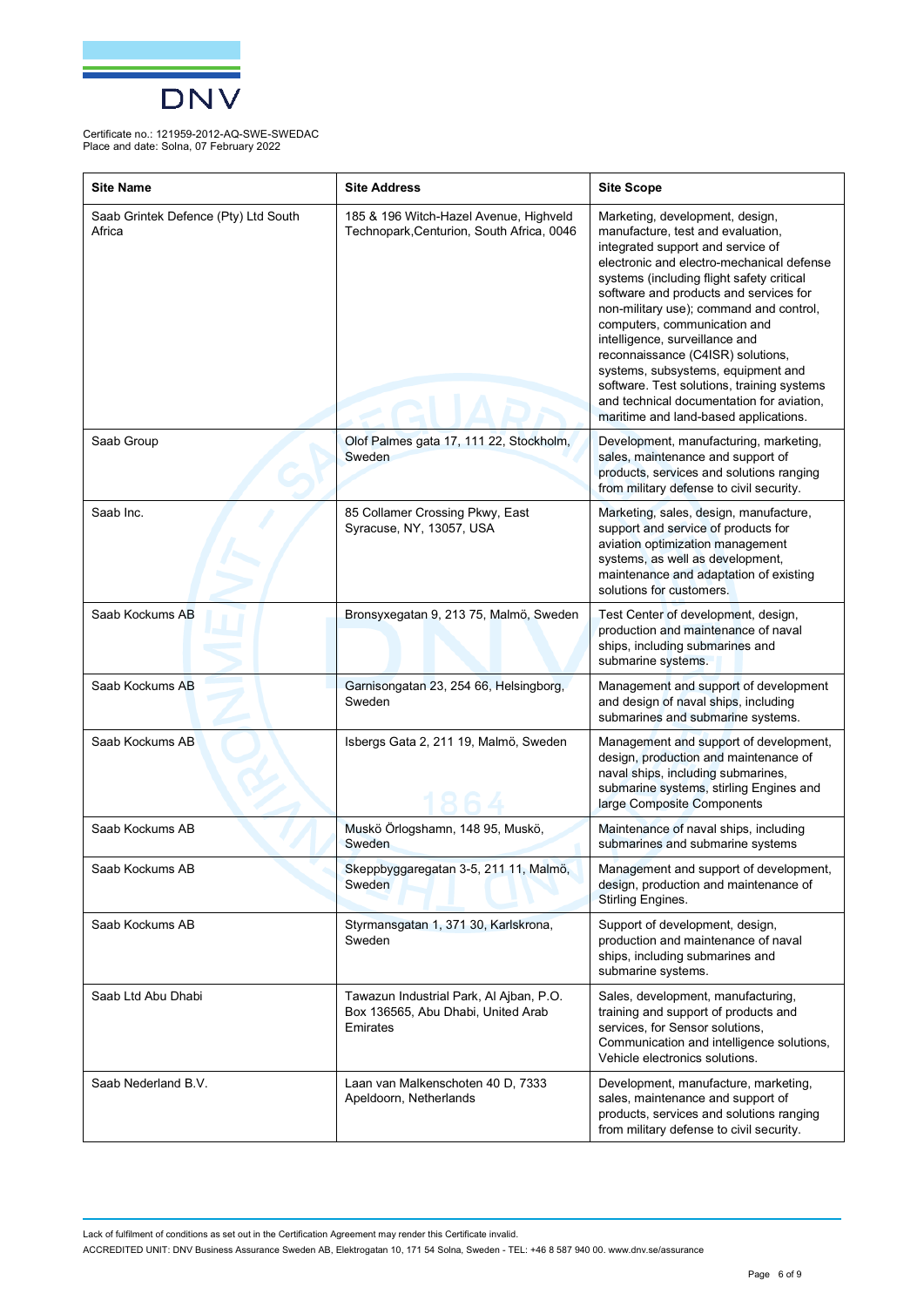

| <b>Site Name</b>                 | <b>Site Address</b>                                                                             | <b>Site Scope</b>                                                                                                                                                                                                                                                                                                                   |
|----------------------------------|-------------------------------------------------------------------------------------------------|-------------------------------------------------------------------------------------------------------------------------------------------------------------------------------------------------------------------------------------------------------------------------------------------------------------------------------------|
| Saab Sensor Systems Germany GmbH | Marienbergstraße 96, 90411 Nürnberg,<br>Germany                                                 | Development, integration, marketing,<br>sales, maintenance and support of<br>products, services and solutions ranging<br>from military defense to civil security.                                                                                                                                                                   |
| Saab Sensores e Serviços Brasil  | Rua Elisha Otis, 75 Cooperativa, SP CEP:<br>09.852-075, São Bernardo do Campo,<br><b>Brazil</b> | Design, development, manufacturing and<br>resale of electronic systems and its parts<br>such as: radars, weather sensors,<br>telemetry sensors, automation and control<br>system and avionics.<br>Training, installation and maintenance of<br>specialized services.                                                                |
| Saab Tactical Electronics AB     | Nobymalmsvägen 1, 586 63, Linköping<br>Malmslätt, Sweden                                        | Provision of technical and operational<br>services; support, maintenance and<br>provision of customized system solutions<br>within the technologies of vehicles and<br>electronic equipment for the military<br>defense, defense materials industry as<br>well as other selected sectors.                                           |
| Saab Technologies B.V            | Laan van Malkenschoten 40 D, NL-7333<br>NP Apeldoorn, Netherlands                               | Development, manufacture, marketing,<br>sales, maintenance and support of<br>products, services and solutions ranging<br>from military defense to civil security.                                                                                                                                                                   |
| Saab Underwater System AB        | Agneshögsgatan 273, 581 88, Motala,<br>Sweden                                                   | Marketing, development, design,<br>production, support and service for<br>underwater systems.                                                                                                                                                                                                                                       |
| Saab Underwater System AB        | Gelbgjutaregatan 2, 581 88, Linköping,<br>Sweden                                                | Marketing, development, design,<br>production, support and service for<br>underwater systems.                                                                                                                                                                                                                                       |
| Surveillance within Saab AB      | Bröderna Ugglas Gata, 581 88, Linköping<br>Tannefors, Sweden                                    | Provision of technical and operational<br>services; support, maintenance and<br>provision of customized system solutions<br>within the technologies of aviation,<br>vehicles and electronic equipment for the<br>military defense, aviation industry, airlines,<br>defense materials industry as well as other<br>selected sectors. |
| Surveillance within Saab AB      | Isebakkeveien 49, 1788 Halden, Norway                                                           | Marketing, development, design,<br>manufacture, support and service of<br>electronic and electro-mechanical defense<br>systems, as well as development,<br>maintenance and adaptation of existing<br>solutions for customers.                                                                                                       |
| Surveillance within Saab AB      | Laboratoriegränd 11, 977 53, Luleå,<br>Sweden                                                   | Marketing, development, design,<br>manufacture, support and service of<br>command, control, communication and<br>intelligence products, as well as<br>development, maintenance and<br>adaptations of existing solutions for<br>customers.                                                                                           |
| Surveillance within Saab AB      | Mediavägen, 438 91, Landvetter, Sweden                                                          | Receiving and storage of goods for<br>manufacture in the site Göteborg.                                                                                                                                                                                                                                                             |

Lack of fulfilment of conditions as set out in the Certification Agreement may render this Certificate invalid.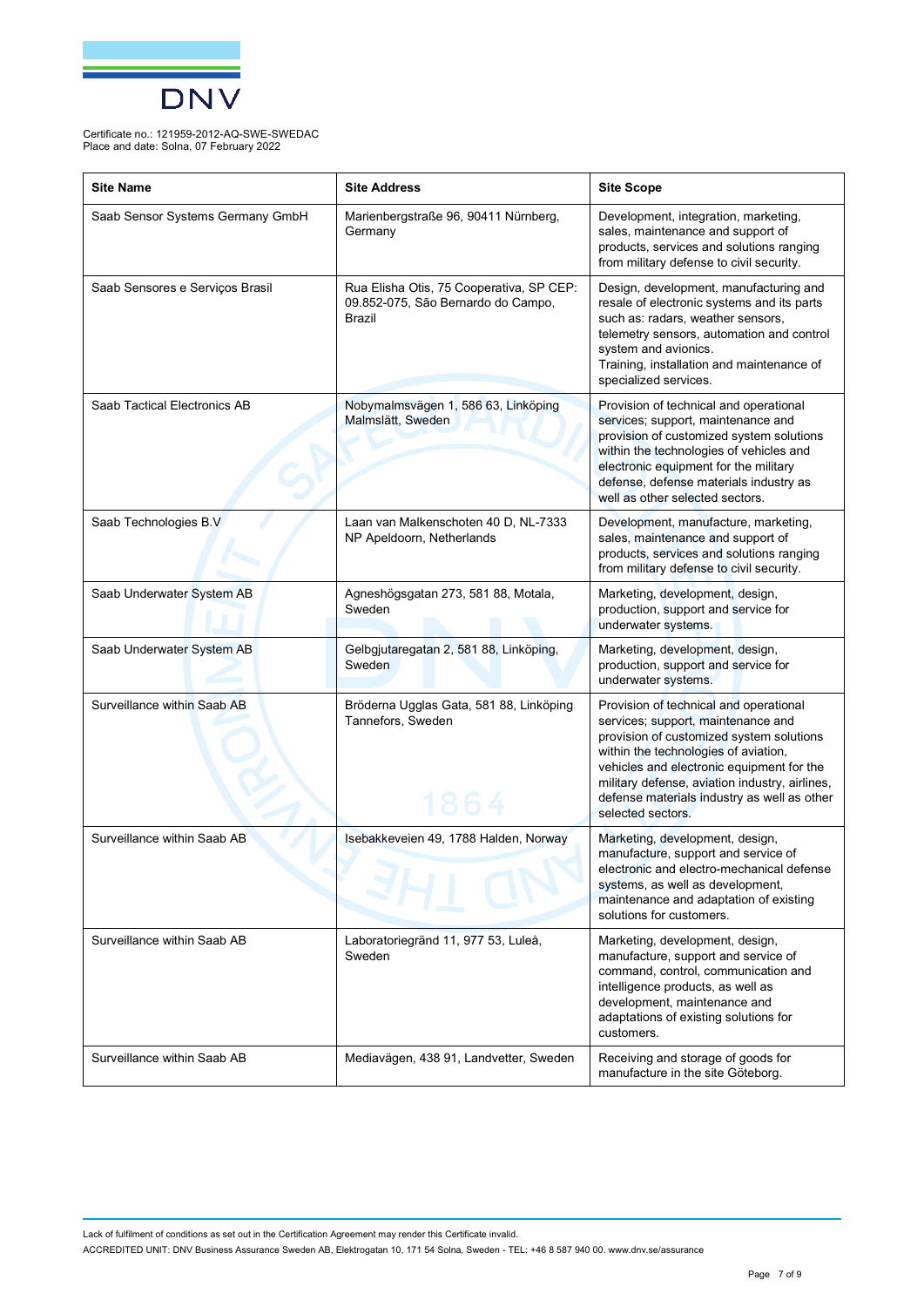

| <b>Site Name</b>                  | <b>Site Address</b>                                                          | <b>Site Scope</b>                                                                                                                                                                                                                                                                                                                      |
|-----------------------------------|------------------------------------------------------------------------------|----------------------------------------------------------------------------------------------------------------------------------------------------------------------------------------------------------------------------------------------------------------------------------------------------------------------------------------|
| Surveillance within Saab AB       | Nettovägen 6, 175 88, Järfälla, Sweden                                       | Marketing, development, design,<br>manufacture, support and service of<br>electronic and electro-mechanical defense<br>systems, command, control,<br>communication and intelligence products,<br>cyber security, as well as development,<br>maintenance and adaptations of existing<br>solutions for customers.                        |
| Surveillance within Saab AB       | Nettovägen 6, 175 41, Järfälla, Sweden                                       | Development and design of electronic<br>aircraft systems including flight safety<br>critical products.                                                                                                                                                                                                                                 |
| Surveillance within Saab AB       | Solhusgatan 10, Kallebäcks Teknikpark,<br>412 89, Göteborg, Sweden           | Marketing, development, design,<br>manufacture, support and service of<br>electronic and electro-mechanical defense<br>systems, command, control,<br>communication and intelligence systems,<br>cyber security, surveillance systems, as<br>well as development, maintenance and<br>adaptation of existing solutions for<br>customers. |
| Surveillance within Saab AB       | Stensholmsvägen 20, 561 39, Huskvarna,<br>Sweden                             | Marketing, development, design,<br>manufacture, support, and service of<br>electronic and electro-mechanical aircraft<br>systems, including flight safety critical<br>products, precision mechanical<br>components and products and services for<br>non-aircraft use.                                                                  |
| Surveillance within Saab AB       | Styrmansgatan 1, 371 30, Karlskrona,<br>Sweden                               | Marketing, development, design,<br>manufacture, support and service of<br>electronic and electro-mechanical defense<br>systems, surveillance systems, as well as<br>development, maintenance and adaptation<br>of existing solutions for customers.                                                                                    |
| Traffic Management within Saab AB | Solhusgatan 10, 412 76, Göteborg,<br>Sweden                                  | Marketing, sales, design, manufacture,<br>support and service of products for<br>aviation optimization management<br>systems, as well as development,<br>maintenance and adaptation of existing<br>solutions for customers.                                                                                                            |
| Training & Simulation             | 2602 Challenger Tech Ct., Orlando, FL,<br>32826, USA                         | Marketing, development, design,<br>production, support and service for tailored<br>training solutions.                                                                                                                                                                                                                                 |
| Training & Simulation             | Building 73, Westdown Camp, Wiltshire<br>Tilshead, SP3 4RS, United Kingdom   | Marketing, development, design,<br>production, support and service for tailored<br>training solutions.                                                                                                                                                                                                                                 |
| Training & Simulation             | Building 539, BATUS, Box 5000, Medicin<br>Hat, T1A87K, Canada                | Marketing, development, design,<br>production, support and service for tailored<br>training solutions.                                                                                                                                                                                                                                 |
| Training & Simulation             | Florinstrasse 18, D-56218 Mulheim-<br>Kärlich, Germany                       | Marketing, development, design,<br>production, support and service for tailored<br>training solutions.                                                                                                                                                                                                                                 |
| Training & Simulation             | Hangar 74, Athlone Kaserne, Husaren<br>Strasse, DE-331 04 Paderborn, Germany | Marketing, development, design,<br>production, support and service for tailored<br>training solutions.                                                                                                                                                                                                                                 |
| Training & Simulation             | Härens Kampsenter, TRADOK, 2450 Rena<br>Leir, Norway                         | Marketing, development, design,<br>production, support and service for tailored<br>training solutions.                                                                                                                                                                                                                                 |

Lack of fulfilment of conditions as set out in the Certification Agreement may render this Certificate invalid.